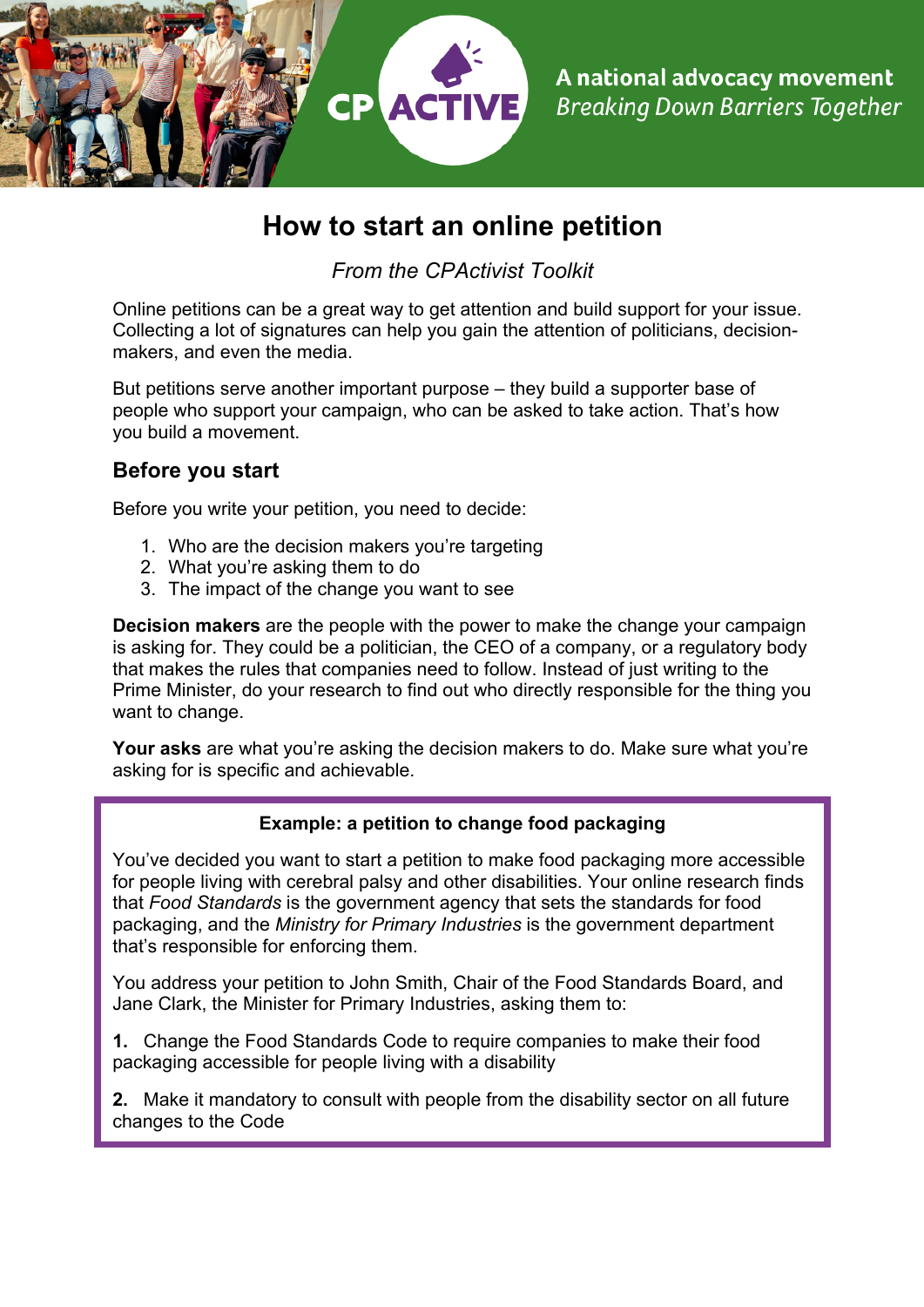

#### **Write your petition**

Now that you've decided on your targets and your asks, it's time to write your petition. Write clearly and respectfully, but make sure you speak from the heart. Personal stories are the most effective.

- 1. Introduce yourself
- 2. Explain the problem you're asking them to solve
- 3. Describe how it impacts people living with a disability
- 4. Outline what you're asking them to do
- 5. Explain the positive impact it will have

Below is a suggested template to get you started.

#### **Template petition**

*To [list the decision makers your petition is targeting],*

*I am writing to you as a [Introduce yourself: insert your age, gender and/or profession] living with cerebral palsy.* 

*[Explain the problem: eg. shops and restaurants in my local area don't have accessible entrances]*

*[Describe the impact: eg. this limits my access to entertainment, social activities, and prevents me from fully participating in our community]*

*[State your ask: eg. as our Mayor, I'm calling on you to improve local planning laws and make accessible entrances mandatory for all public buildings]*

*[Explain the positive impact: eg. this will give every member of our community an equal opportunity to enjoy everything our community has to offer and support local businesses]*

*Kind regards,*

*[Your name]*

#### **Publish your petition**

Once you've finished writing your petition, you're ready to put it out into the world. There are lots of websites that allow people to create their own petitions – CPActive recommends using Change.org.

Follow the steps to create an account and publish your petition page. You'll need a petition title, photo, the petition text, and the email addresses of the people you're targeting.